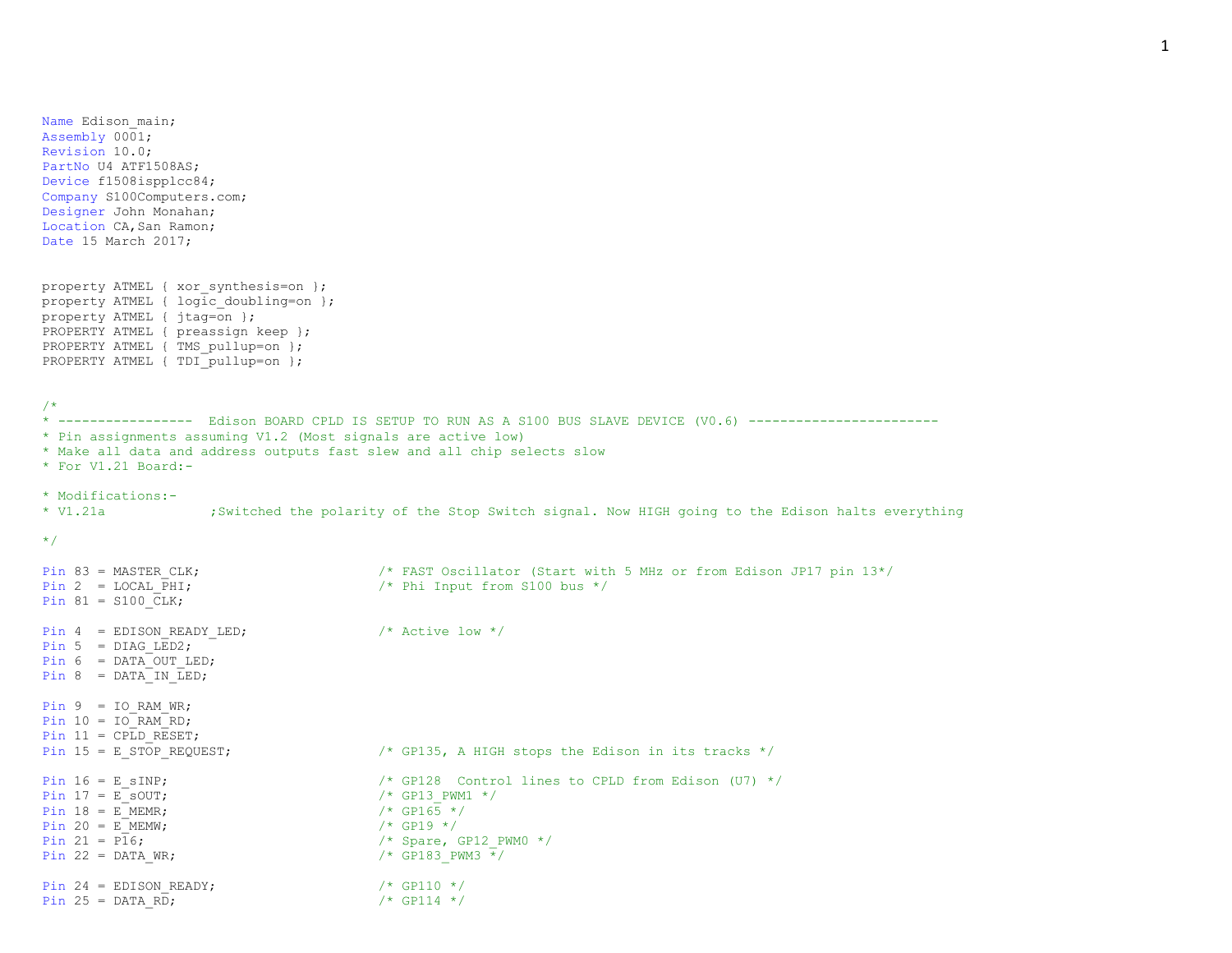Pin 27 = ACTIVATE EDISON;  $/$  /\* GP135 \*/ Pin 28 = P21;<br>
Pin 29 = RW PULSE;<br>  $\frac{1}{2}$  /\* Spare \*/<br>  $\frac{1}{2}$  /\* GP49 \*/ Pin 29 = RW PULSE; Pin  $30 = \text{STOP\_SWITCH}$ ;<br>
Pin  $31 = \text{P20}$ ;<br>  $\frac{1}{2}$  /\* Spare \*/<br>  $\frac{1}{2}$  Spare \*/<br>  $\frac{1}{2}$  Spare \*/ Pin 31 = P20;  $\frac{1}{2}$  /\* Spare \*/<br>Pin 33 = E pSYNC;  $\frac{1}{2}$  /\* GP83 \*/ Pin 33 = E pSYNC; Pin 34 = E\_sINTA;  $/$  /\* GP48 \*/ Pin  $35 = TMAX;$ <br>Pin  $36 = XFERII;$  $/*$  Active LOW  $*/$ Pin 37 =  $XFERI$ ;  $\frac{1}{2}$  /\* Active LOW \*/ Pin 39 = INT REQ; Pin  $40 = NMI$  REQ; Pin 41 = pHLDA; /\* S100 bus Hold Acknowledge \*/ Pin 44 = HOLD; /\* S100 bus Hold request Active Low \*/ Pin  $46 =$  ADDRESS1;  $\frac{1}{2}$  and  $\frac{1}{2}$  and  $\frac{1}{2}$  and  $\frac{1}{2}$  and  $\frac{1}{2}$  and  $\frac{1}{2}$  and  $\frac{1}{2}$  and  $\frac{1}{2}$  and  $\frac{1}{2}$  and  $\frac{1}{2}$  and  $\frac{1}{2}$  and  $\frac{1}{2}$  and  $\frac{1}{2}$  and  $\frac{1}{2}$  and  $\frac{1$ Pin  $48$  = ADDRESS2;  $\frac{1}{2}$  /\* Latch Address lines  $8-15$  \*/ Pin  $49 =$  ADDRESS3;  $\frac{1}{2}$  and  $\frac{1}{2}$  and  $\frac{1}{2}$  and  $\frac{1}{2}$  and  $\frac{1}{2}$  and  $\frac{1}{2}$  and  $\frac{1}{2}$  and  $\frac{1}{2}$  and  $\frac{1}{2}$  and  $\frac{1}{2}$  and  $\frac{1}{2}$  and  $\frac{1}{2}$  and  $\frac{1}{2}$  and  $\frac{1}{2}$  and  $\frac{1$ Pin 50 = E\_RESET\_CMD; Pin 51 = SLAVE\_RESET;<br>Pin 52 = E S100 INT; /\* S100 Interrupt from S100 bus to Edison U23,B7  $*/$ Pin 54 =  $P15$  JUMPERS; Pin 55 = LATCH ADD3;  $\frac{1}{100}$  /\* latch U8 \*/ Pin 56 = LATCH ADD2;  $\frac{1}{2}$  /\* latch U9 \*/ Pin 57 = LATCH\_ADD1;  $\frac{1}{2}$  /\* latch U2 \*/ Pin 58 =  $S100$  INT VECTOR; Pin 60 =  $$100$  PHANTOM;  $\frac{\text{P}}{\text{P}}$  /\* Active Low \*/ Pin  $61 = S100$  DATA IN;  $/$  Active LOW  $*/$ Pin 63 =  $$100$  DATA OUT;  $\frac{\pi}{8}$  Active LOW \*/ Pin  $64 = bMEMRD;$ Pin  $65 = b \text{sINP}$ ; Pin  $67 = b$ sOUT; Pin  $68 = bsm1;$ Pin  $69 = bsw0;$ Pin  $70 = bINTA$ ; Pin  $73 = bHALT$ ; Pin  $74 = bMEMWR;$ Pin 75 = bpWR;  $\frac{1}{x}$  active LOW  $\frac{x}{x}$ Pin 76 = bpDBIN;  $\frac{1}{2}$  /\* Active HIGH \*/ Pin  $77 = b \text{s} \times \text{TRO}$ ;  $\frac{b \times b}{c \times d}$  /\* Active Low \*/ Pin  $79 = bpsYNC;$ Pin 80 = bpSTVAL; Pin  $84 = NC4;$ Pin 1 = MASTER RESET;  $/$  /\* S100 Bus reset. Active LOW \*/

2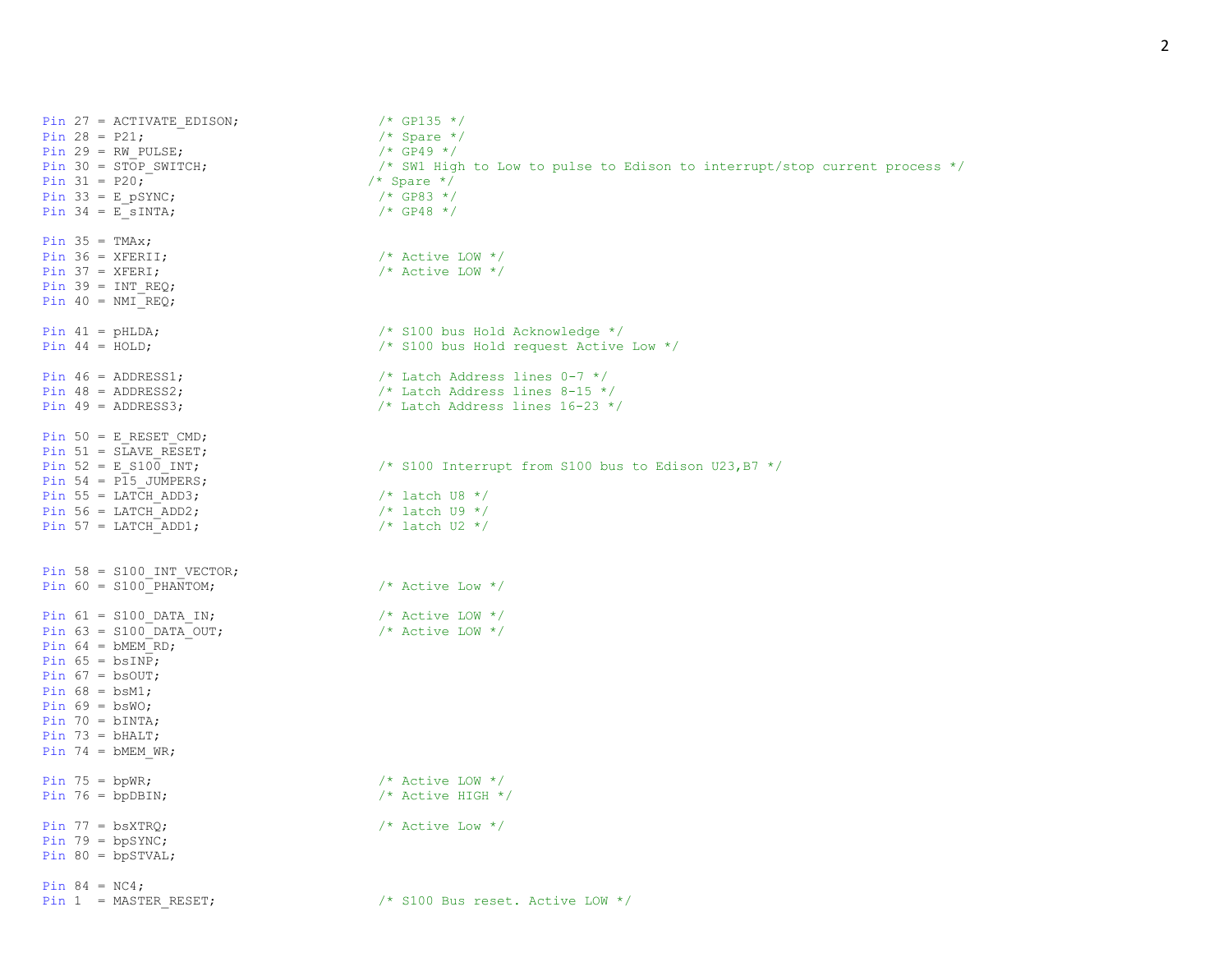```
Pin 12 = INACTIVATE DATA LINES; \frac{1}{2} /* S100 bus control of status lines */
Pin 45 = INACTIVATE CONTROL LINES; \frac{1}{2} /* S100 bus control of data, address and control lines */
```
## /\* ///////////////////////////////////////////////////////////////////////////////////////////////////////////////////////////// \*/

```
Pinnode = [reg3..0]; /* Need a few D typer Flip Flops below*/
Pinnode = BOARD ACTIVE;
!EDISON READY LED = !EDISON READY; \frac{1}{2} /* This line is HIGH only after the Edison has initilized Linux */
req0.d = TMAX & !EDISON READV; /* TMAx goes low-> high */
req0.ckmux = !LOCALPHI;reg0.ar = !MASTER RESET; \overline{z} /* Return to high on reset */
!HOLD = reg0 & MASTER RESET; / /* Lower S100 bus HOLD line WHEN the Edison has completed loading Linux */
!XFERI = reg0 & pHLDA & MASTER RESET & !EDISON READY; /* Only activate when Edison is ready */
reg1.d = req0;
req1.ck = pHLDA;req1.ar = !req0;! XFERII = reg1;
BOARD ACTIVE = reg1 & MASTER RESET & !EDISON READY; /* Active HIGH */
                                                               /* Note this will also light up the Edison Active LED */
req2.d = req1;reg2.ckmux = !LOCAL_PHI; 
req2.ar = !req1;!ACTIVATE EDISON = reg2 & MASTER RESET & BOARD ACTIVE & !EDISON READY; /* LOWER the Activate Edison line (U12, pin 19) */
Pinnode = [CD3..0];/* MASTER CLK = 16 MHz */CD0. t = 'b'1; /* 8 MHz */
CD1.t = CD0; \qquad \qquad /* 4 MHz */
CD2. t = CD0 \& CD1; /* 2 MHz */
CD3. t = CD0 \& CD1 \& CD2; \qquad \qquad \qquad \qquad \qquad \qquad \qquad \qquad \qquad \qquad \qquad \qquad \qquad \qquad \qquad \qquad \qquad \qquad \qquad \qquad \qquad \qquad \qquad \qquad \qquad \qquad \qquad \qquad \qquad \qquad \qquad \qquad \qquad \qquad \qquad \qquad \qquad \qquad \qquad \qquad \qquad \qquad \qquad \qquad \qquad [CD3..0].ckmux = MASTER CLK;
S100 CLK = CD0; \frac{1}{2} \frac{1}{2} \frac{1}{2} \frac{1}{2} \frac{1}{2} \frac{1}{2} \frac{1}{2} \frac{1}{2} \frac{1}{2} \frac{1}{2} \frac{1}{2} \frac{1}{2} \frac{1}{2} \frac{1}{2} \frac{1}{2} \frac{1}{2} \frac{1}{2} \frac{1}{2} \frac{1}{2} \frac{1}{2} \fracINACTIVATE DATA LINES = 'b'1; \qquad \qquad \qquad /* Just to be safe, for now, pull these unimplemented signals high */
INACTIVATE_CONTROL_LINES = 'b'1;<br>CPU HOLD = 'b'0;/* For now ignore */bsXTRQ = 'b'1; b'1
```

```
/* Synthesize the S100 Bus Control and Status signals */
```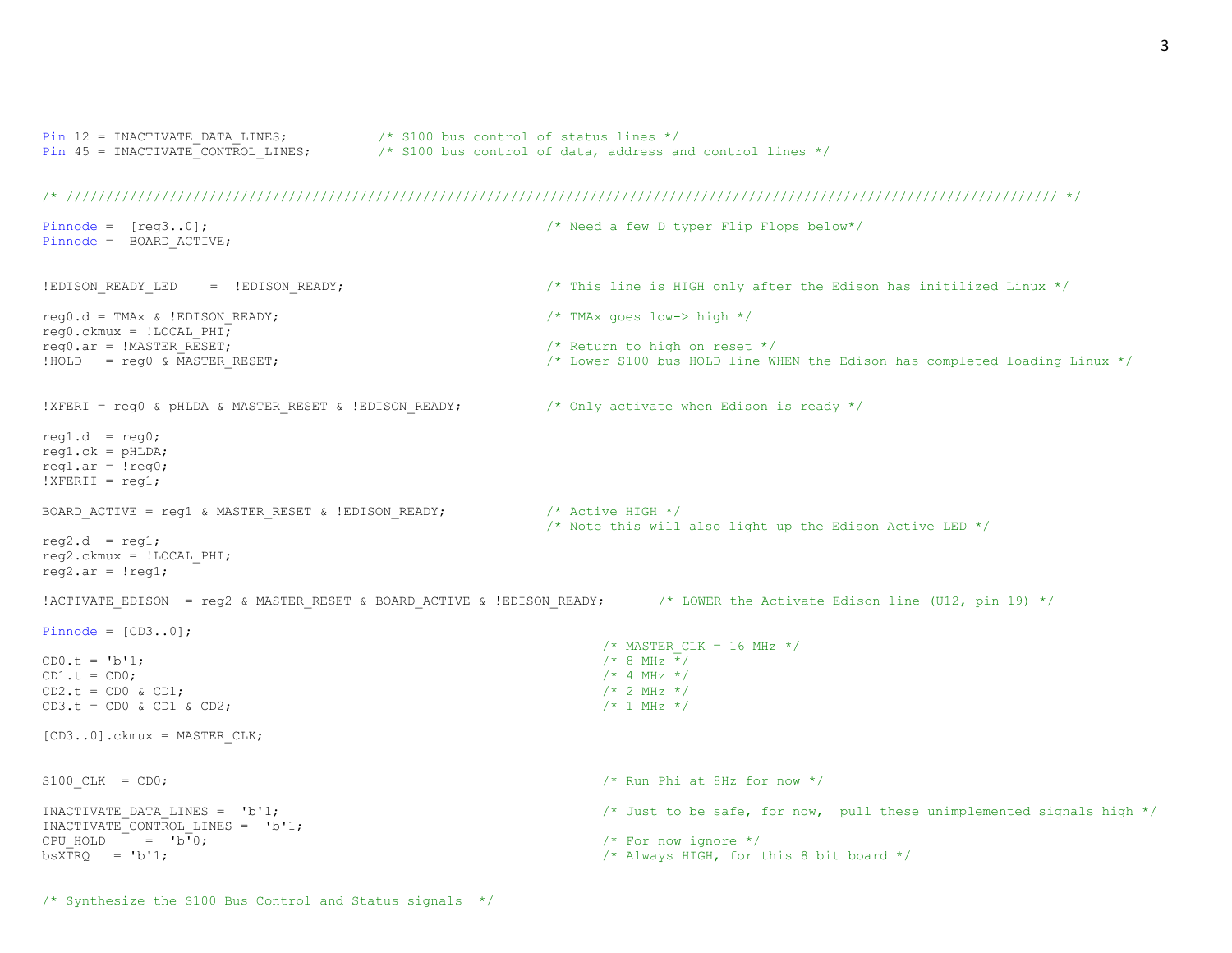$\frac{\pi}{2}$  ====== ADDRESS BUFFERS CONTROL ================== \*/ LATCH ADD1 = !ADDRESS1 & !XFERII;  $/$ \* Latch U8 data on high \*/ LATCH ADD2  $=$  !ADDRESS2 & !XFERII;  $/$  Latch U9 data on high  $*/$ LATCH\_ADD3 = !ADDRESS3 & !XFERII;  $\frac{1}{2}$  /\* Latch U2 data on high \*/  $\frac{\pi}{4}$  ====== S100 BUS DATA FROM EDISON (U4) =========== \*/ !S100 DATA OUT= !DATA WR & !XFERII;  $/$  /\* Data OUT via U4 OE = LOW \*/ IO RAM WR  $^ =$  (!E MEMW # !E SOUT # !E SINTA) & !S100 DATA OUT; /\* Raise pin 11 of U4 to LATCH DATA. Note, active HIGH \*/ /\* ====== S100 BUS DATA TO EDISON (U5) ============== \*/  $!S100$  DATA IN  $=$   $!DATA$  RD &  $!XFERII$ ;  $/$   $/$  Data IN via U5 OE = LOW  $*/$ IO RAM RD = (!E MEMR # !E sINP) & !S100 DATA IN; /\* Raise pin 11 of U5 to LATCH DATA. Note, active HIGH \*/  $/*$  ============= STATUS LINES ========== \*/ bpSYNC =  $!E$  pSYNC &  $!XFERII;$  $\pm$  lbpSTVAL  $\pm$  bpSYNC & !XFERII;  $\pm$  /\* Pulse S100 bpSTVAL line, LOW \*/  $!b$ sOUT =  $!E$  sOUT &  $!X$ FERII;  $'$  /\* sOUT status signal to S100 bus, HIGH, inverted by U16 \*/  $!$  INP =  $!E$  sINP &  $!X$ FERII;  $'$  /\* sINP status signal to S100 bus, LOW here , but inverted by U16 to HIGH \*/ !DMEM WR =  $!E$  MEMW & !XFERII;  $\frac{1}{2}$  /\* MWRT status signal to S100 bus, LOW here , but inverted by U16 to HIGH \*/ !bMEM\_RD = !E\_MEMR & !XFERII;  $\frac{1}{2}$  sMEMR status signal to S100 bus, LOW here , but inverted by U16 to HIGH \*/  $!$ HALT  $=$   $!$  E STOP REQUEST &  $!$  XFERII;  $/$   $\neq$  S100 bus "HALT" line (is 8080 Specific -- not really used on S100 bus  $*/$  $!bsm1$  =  $bpsYNC$  #  $!bINTA$  ;  $\longrightarrow$   $\rightarrow$  CPU code read for S100 bus. Not really used on S100 bus  $\rightarrow$ bsWO = IO RAM WR & !XFERII;  $/$  /  $\frac{1}{0}$  Write \*/  $/*$  ============ CONTROL LINES ========== \*/ bpDBIN  $=$  !DATA RD & !RW PULSE & !XFERII;  $/$ \* Command to pulse S100 bpDBIN line, HIGH \*/  $!b$ pWR =  $!DATAWR$  &  $!RW$  PULSE &  $!XFERII$ ; /\* Command to pulse S100 bus bpWR\* line, LOW \*/  $!$  DINTA =  $!E$  sINTA &  $!RW$  PULSE &  $!XFERI$ ;  $/$  Pulse S100 bus sINTA line (High on S100 bus via U16)  $*/$ !SLAVE RESET  $=$  !E\_RESET CMD & BOARD ACTIVE;  $/$ \* Return control back to S100 master (Z80) \*/ !E\_S100\_INT = S100\_INT\_VECTOR & !XFERII;  $/$ \* Interrupt from S100 bus \*/  $/*$  ====== LEDs etc. ========== \*/ !DATA OUT LED  $=$  !S100 DATA OUT;  $/$  Flash Data Direction LEDs  $*/$  $!$  DATA IN LED  $=$   $!$  S100 DATA IN;

E\_STOP\_REQUEST = !STOP\_SWITCH & (!bsOUT # !bsINP # !bMEM\_WR #!bMEM\_RD # !bINTA) & !EDISON\_READY; /\* HIGH with Switch SW1 grounded \*/